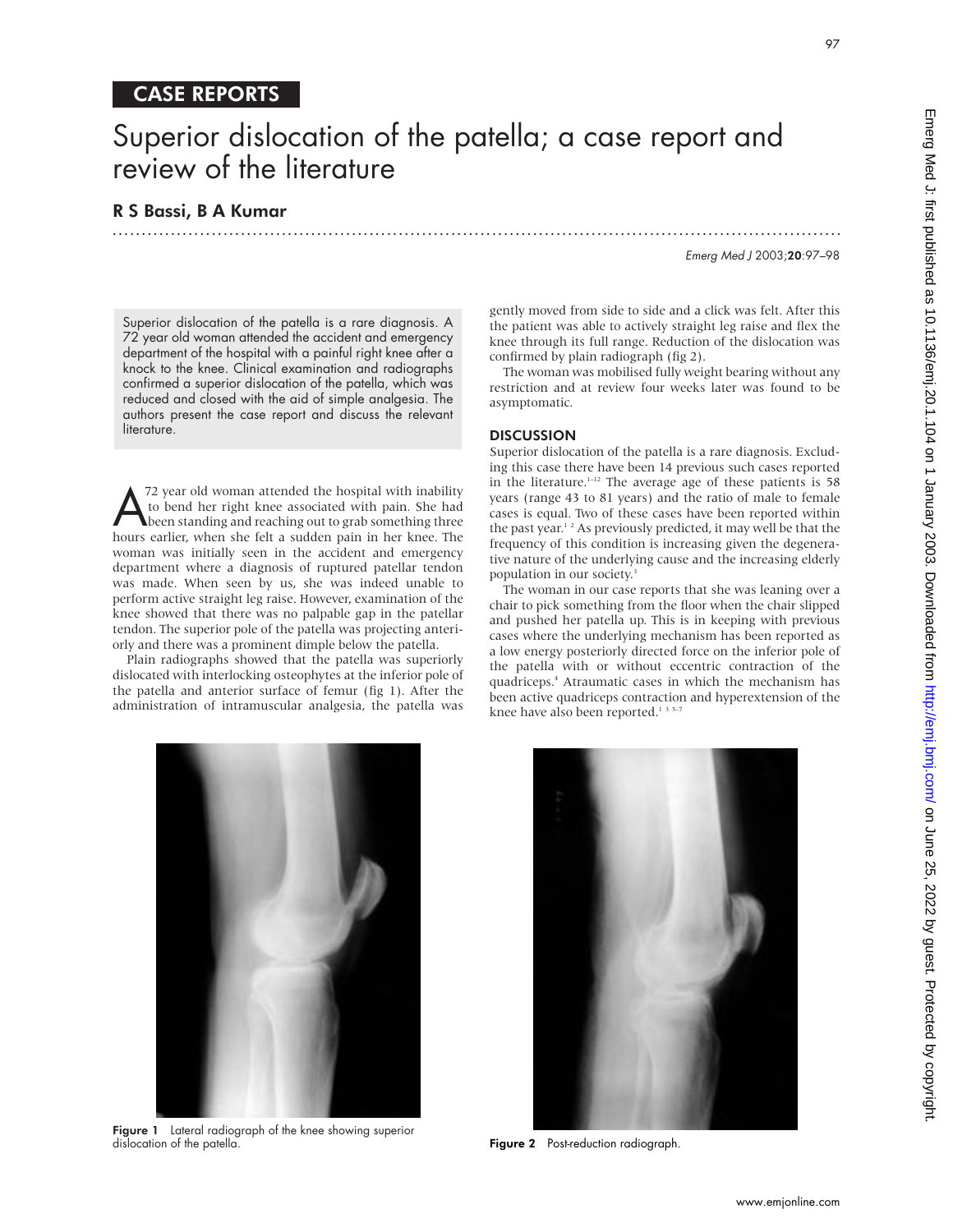Superior dislocation of the patella needs to be distinguished from patellar tendon rupture.<sup>8</sup> Both conditions cause an inability to perform straight leg raise. However, in the case of superior dislocation, the patellar tendon is intact. Also the patella is invariably tilted anteriorly because of the locking osteophyte in superior dislocation of the patella with a characteristic dimple below the patella.

In all previous cases reduction was achieved closed with one exception, which required open reduction after failure of closed reduction.<sup>9</sup> In the case presented reduction of the dislocation was achieved without the need for general anaesthesia or sedation. Previously, reduction required general anaesthesia in four cases. The rest were reduced with simple analgesia or sedation. Details of the reduction method are given in eight cases. This invariably entails gentle upward pressure on the inferior pole of the patella or medial-lateral pressure or a combination of both.

In summary this case highlights a rare case of superior dislocation of the patella. It is probable that this condition is increasing in frequency. It is important to distinguish this condition from patellar tendon rupture, which can be done by careful clinical assessment. After diagnosis, superior dislocation of the patella can be reduced closed with simple analgesia or sedation in most cases.

#### **Contributors**

Rashpal Bassi initiated the writing of the report and the literature search. B A Kumar supervised the writing of the report.

#### .....................

#### Authors' affiliations

R S Bassi, B A Kumar, Department of Orthopaedics, Russells Hall Hospital, Dudley, West Midlands, UK

Funding: none.

Conflicts of interest: none.

Correspondence to: Mr R S Bassi, 44 Beaudesert Road, Handsworth, Birmingham B20 3TG, UK; rash@doctors.net.uk.

Accepted for publication 1 May 2002

#### **REFERENCES**

- 1 McWilliams TG, Binns MS. A locked knee in extension: a complication of a degenerate knee with patella alta. J Bone Joint Surg [Br] 2000;82:890.
- 2 Scott SJ, Molloy A, Harvey RA. Superior dislocation of the patella a rare but important differential diagnosis of acute knee pain – a case report and review of the literature. Injury 2000;31:543–5.
- 3 Teuscher DD, Goletz TH. Recurrent atraumatic superior dislocation of the patella: case report and review of the literature. Arthroscopy 1992;8:541–3.
- 4 Bartlett DH, Gilula LA, Murphy WA. Superior dislocation of the patella fixed by interlocking osteophytes. J Bone Joint Surg [Am] 1976;58:883–4.
- 5 Wimsatt MH, Carey MD. Superior dislocation of the patella. J Trauma 1977;17:77–80.
- 6 Roth RM, McCabe JB. Nontraumatic superior dislocation of the patella. J Emerg Med 1985;3:265-7.
- 7 Takai S, Yoshino N, Hirasawa Y. Arthroscopic treatment of voluntary superior dislocation of the patella. Arthroscopy 1998;14:753–6.
- 8 Siegel MG, Mac SS. Superior dislocation of the patella with interlocking osteophytes. J Trauma 1982;22:253–4.
- 9 Rao JP, Meese MA. Irreducible superior dislocation of the patella requiring open reduction. Am J Orthop 1997;26:486-8.
- 10 Hanspal RS. Superior dislocation of the patella. Injury 1985;16:487–8.
- 11 Friden T. A case of superior dislocation of the patella. Acta Orthop Scand 1987;58:429–30.
- 12 Yoshino N, Takai S, Nakamura S, et al. Recurrent horizontal dislocation of the patella in the sagittal plane. J Bone Joint Surg [Am] 1996;78:278–80.

# Haemodynamic and electrocardiographic consequences of severe nicorandil toxicity

.............................................................................................................................

### J P Greenwood, I Malik, P Jennings, R N Stevenson

Emerg Med J 2003;20:98–100

A 35 year old woman was admitted to the emergency department two hours after ingesting 60×20 mg tablets of nicorandil, total 1.2 g. The dominant feature of icorandil toxicity was profound peripheral vasodilatation associated with coronary hypoperfusion. Despite widespread electrocardiographic signs of myocardial ischaemia, there was no evidence of myocardial damage and no serious cardiac arrhythmia. Volume loading and pressor support proved to be an effective treatment strategy.

A<sup>35</sup> year old woman with no significant past medical history, was admitted to the emergency department two hours after ingesting 60×20 mg tablets of nicorandil, tory, was admitted to the emergency department two total 1.2 g. No other medication, illicit drugs, or alcohol were co-ingested. At presentation she had early signs of circulatory collapse (blood pressure 80/40 mm Hg; heart rate 140 beat/min) and required immediate fluid resuscitation. Initial biochemical screening revealed normal electrolytes and renal

function, and a poison screen (paracetamol and salicylate) was negative.

Over the next three hours, she developed symptoms and signs consistent with profound peripheral vasodilatation and became more hypotensive (blood pressure 55/30 mm Hg) despite further fluid resuscitation. She complained of central crushing chest pain, which was associated with severe ST segment depression and T wave inversion on the ECG (fig 1). Both arterial and central venous pressures were monitored invasively and she required inotropic support with intravenous noradrenaline (1.2 mg/h) and dopamine (3 µg/kg/min). The electrocardiographic changes resolved as the blood pressure improved, although she continued to vomit and complain of headache up to eight hours after presentation. Cardiac monitoring showed frequent multifocal ventricular extrasystoles but there were no sustained tachyarrhythmias. Biochemical monitoring revealed a transient increase in the serum creatinine (peak 176 µmol/l) and liver transaminases (aspartate transferase 164 IU/l; alanine transferase 71 IU/l), which normalised by 48 hours. Serum potassium, calcium and creatine kinase remained within the normal range; troponin assay was not available and hence values were not measured. She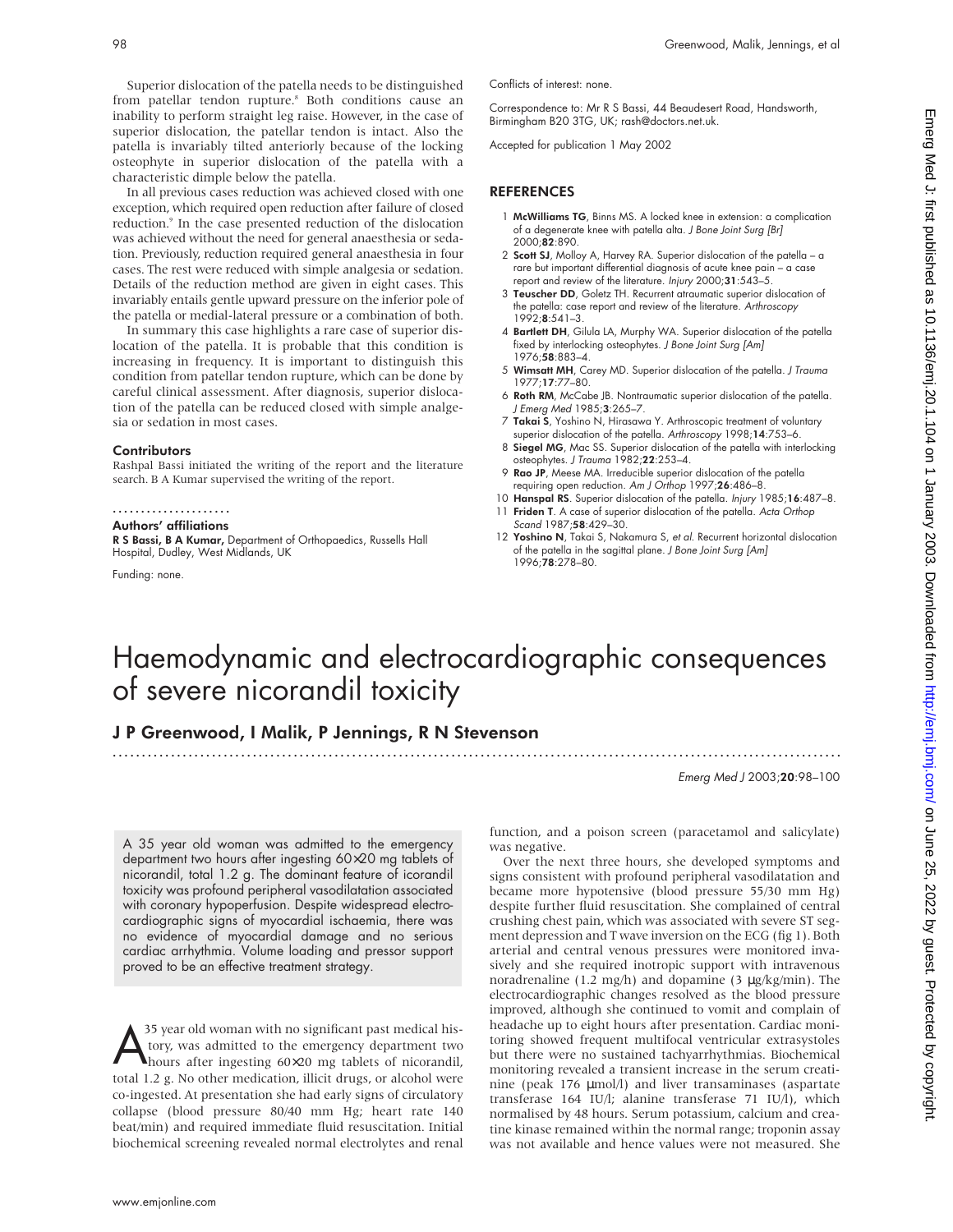

Figure 1 ECG performed about six hours after overdose demonstrating widespread ischaemia with deep ST depression and T wave inversion.

was weaned off all inotropic support within 24 hours of admission and made a complete recovery. Pre-discharge exercise stress testing using the standard Bruce protocol was uneventful.

#### **DISCUSSION**

The recently published IONA Study has shown a beneficial effect on major coronary events by the use of nicorandil in patients with chronic stable angina.<sup>1</sup> As a result of this trial it is probable that the use of nicorandil in the treatment of angina will increase, which could also increase the potential for accidental or deliberate self harm with this agent. As far as the authors are aware, this is the first description of the effects of nicorandil in severe overdose.

Nicorandil, a potassium channel activator, is the first agent in its therapeutic class to be licensed for the treatment of angina. Its oral bioavailability is 75%–80%, maximal plasma concentrations being achieved within 30–60 minutes after dosing, with a plasma half life of about one hour and therapeutic efficacy extending to 12 hours. Nicorandil is hepatically metabolised and renally excreted. Its mechanism of action is complex, and includes both a nitrate-like effect and in addition, activation of sarcolemmal and mitochondrial ATP sensitive potassium  $(K<sub>ATP</sub>)$  channels. This leads to vasodilatation in coronary vessels and also in the venous and arterial systems, leading to a reduction in preload, afterload, and hence myocardial oxygen consumption and work.<sup>23</sup> As a result of the above actions, nicorandil in double blind randomised studies, has been shown to be comparable as an anti-anginal agent to β blockers, calcium antagonists, and nitrates.4 5 In addition to its anti-ischaemic properties, nicorandil may also confer additional benefits related to myocardial pre-conditioning and cardioprotection.<sup>67</sup>

The patient in this report had both symptomatic and ECG evidence of myocardial ischaemia, presumably as a result of coronary hypoperfusion. Volume loading and pressor support provided the most effective treatment strategy for reversing the effects of profound peripheral vasodilatation. It is interesting that in this case, despite ECG evidence of severe global myocardial ischaemia, there was no evidence of significant myocardial damage. Furthermore, it has been suggested that because of its mechanism of action, nicorandil could shorten the action potential duration, and be potentially proarrhythmic. However, studies so far have suggested this is not the case<sup>8</sup> and, paradoxically, nicorandil may have antiarrhythmic properties.<sup>7</sup> Indeed, there is anecdotal evidence to suggest that nicorandil can shorten the QT interval and terminate torsades de pointes,<sup>9</sup> and idiopathic VT.<sup>10</sup> Certainly in this report of where almost 20 times the recommended daily dose was consumed, there was no evidence of sustained tachyarrhythmia.

Finally, the patient in this report experienced many of the reported side effects associated with nicorandil, most of which are attributable to its vasodilatatory action. These include headache, flushing, dizziness, tachycardia, and hypotension. Other less common side effects have included oral aphthous ulceration, angioneurotic oedema, and photosensitivity.8 Although liver toxicity has been described,<sup>8</sup> and elimination of nicorandil is largely dependent on hepatic metabolism,<sup>5</sup> liver transaminases were only minimally increased in our patient.

In summary, this is the first description of severe nicorandil overdose. The dominant feature of nicorandil toxicity was profound peripheral vasodilatation associated with coronary hypoperfusion. Despite widespread electrocardiographic signs of myocardial ischaemia, there was no evidence of myocardial damage and no serious cardiac arrhythmia. Volume loading and pressor support proved to be an effective treatment strategy.

#### ..................... Authors' affiliations

**J P Greenwood, Academic Unit of Cardiovascular Medicine, Yorkshire** 

Heart Centre, The General Infirmary, Leeds, UK<br>**I Malik,** Aintree University Hospital, Liverpool, UK

P Jennings, R N Stevenson, Huddersfield Royal Infirmary, Huddersfield, UK

Correspondence to: DrJPGreenwood, Academic Unit of Cardiovascular Medicine, G Floor, Jubilee Wing, Yorkshire Heart Centre, The General Infirmary, Great George Street, Leeds LS1 3EX, UK; john\_greenwood@hotmail.com

Accepted for publication 26 September 2002

- 1 The IONA Study Group. Effect of nicorandil on coronary events in patients with stable angina: the impact of nicorandil in angina (IONA) randomised trial. Lancet 2002;359:1269–75.
- 2 Akai K, Wang Y, Sato K, et al. Vasodilatory effect of nicorandil on coronary arterial microvessels: its dependency on vessel size and the involvement of the ATP-sensitive potassium channels. J Cardiovasc Pharmacol 1995;26:541-7
- 3 Purcell H, Patel D, Mulcahy D, Fox KM, et al. In: Messerli FH, ed. Cardiovascular drug therapy. Philadelphia: WB Saunders, 1996:1638–45.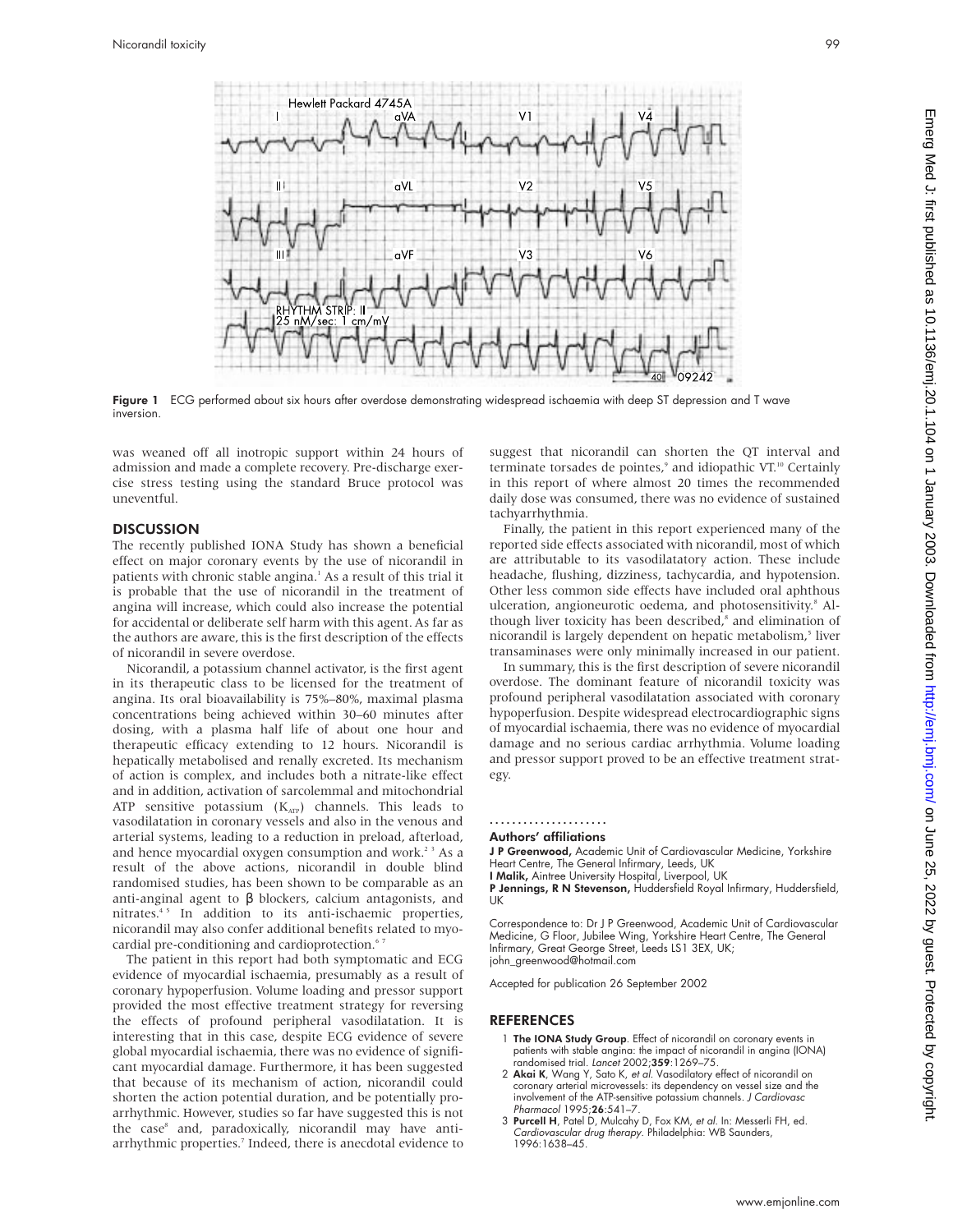Emerg Med J 2003;20:100–101

- 4 Krumenacker M, Roland EO. Clinical profile of nicorandil: an overview of its haemodynamic properties and therapeutic efficacy. *J Cardiovasc*<br>Pharmacol 1992;**20**:S93–102.
- 5 Frampton J, Buckley M, Fitton A. Nicorandil: a review of its pharmacology and therapeutic efficacy in angina pectoris. Drugs  $1992 \cdot 44.625 - 55$
- 6 Ito H, Taniyama Y, Iwakura K, et al. Intravenous nicorandil can preserve microvascular integrity and myocardial viability in patients with reperfused anterior wall myocardial infarction. J Am Coll Cardiol 1999;33:654–60.
- 7 Patel DJ, Purcell HJ, Fox KM. Cardioprotection by opening of the K(ATP) channel in unstable angina. Is this a clinical manifestation of myocardial

preconditioning? Results of a randomised study with nicorandil. (CESAR 2 investigation: Clinical European studies in angina and revascularisation). Eur Heart J 1999;20:51–7.

- 8 Dunn N, Freemantle S, Pearce G, et al. Safety profile of nicorandil prescription-event monitoring (PEM) study. Pharmacoepidemiology and Drug Safety 1999;8:197–205.
- 9 Watanabe O, Okumura T, Takeda H, et al. Nicorandil, a potassium channel opener, abolished torsades de pointes in a patient with complete<br>atrioventricular block. *Pacing Clin Electrophysiol* 1999;**22**:686–8.
- 10 Kobayashi Y, Miyata A, Tanno K, et al. Effects of nicorandil, a potassium channel opener, on idiopathic ventricular tachycardia. J Am Coll Cardiol 1998;32:1377–83.

# Delayed diagnosis of foreign body aspiration in children

.............................................................................................................................

T Hilliard, R Sim, M Saunders, S Langton Hewer, J Henderson

Foreign body aspiration in children is common and usually presents with an initial episode of choking with subsequent respiratory symptoms. There may be cough, wheeze, or stridor, with decreased or abnormal breath sounds on examination. However, it can mimic other illnesses and cause difficulty in diagnosis. Radiological investigations may help to confirm aspiration but should not be used to exclude it. Three cases are presented of foreign body aspiration with a delay in diagnosis ranging from days to weeks. It is believed that delay could have been avoided with a more careful approach to the history and more appropriate use of investigations. These cases demonstrate that children with a history of choking and subsequent symptoms should be referred for bronchoscopy.

Foreign body aspiration most commonly affects young<br>
children, with respiratory symptoms such as wheeze and<br>
cough after a choking episode.<sup>1</sup> A careful history and<br>
clinical examination can identify those children that ne oreign body aspiration most commonly affects young children, with respiratory symptoms such as wheeze and cough after a choking episode.<sup>1</sup> A careful history and additional investigation including bronchoscopy.<sup>2</sup> However foreign body aspiration can mimic other conditions and the link between choking and subsequent symptoms may not be made by parents and professionals alike. We present three cases with a delay in diagnosis, and discuss the appropriate management of suspected foreign body aspiration.

#### CASE REPORTS Case 1

A 2 year old boy presented to the emergency department with wheeze and cough. His symptoms had followed a choking episode while eating a chicken leg two days previously. A chest radiograph was interpreted as normal and he was given inhaled bronchodilator with some improvement and was allowed home. He continued to wheeze and cough and re-presented four weeks later. He was sent home but on review the next day had expiratory wheeze that was louder on the left side of his chest. Inspiratory and expiratory chest radiographs showed left sided hyperinflation (fig 1). Flexible bronchoscopy under general anaesthesia revealed a foreign body in the left main bronchus and a chicken bone was removed with rigid bronchoscopy.

#### Case 2

A 2 year old boy developed noisy breathing after a choking episode while playing with a pistachio nut shell. The next day



Figure 1 Expiratory chest radiograph showing left sided hyperlucency.

he had increasing difficulty in breathing and his general practitioner referred the child to the emergency department. He was thought to have acute asthma and was given nebulised bronchodilators, oral corticosteroid, and then an aminophylline infusion. After five hours of treatment there was little improvement and he continued to have noisy breathing, recession, and tachynpoea. A chest radiograph showed bilateral hyperinflation. On review he had biphasic stridor more likely to be attributable to upper airway obstruction. He underwent rigid bronchoscopy under general anaesthesia with removal of a pistachio nut shell from just under the vocal cords (fig 2).



Figure 2 Rigid laryngoscopy showing pistachio nut shell in trachea just below vocal cords.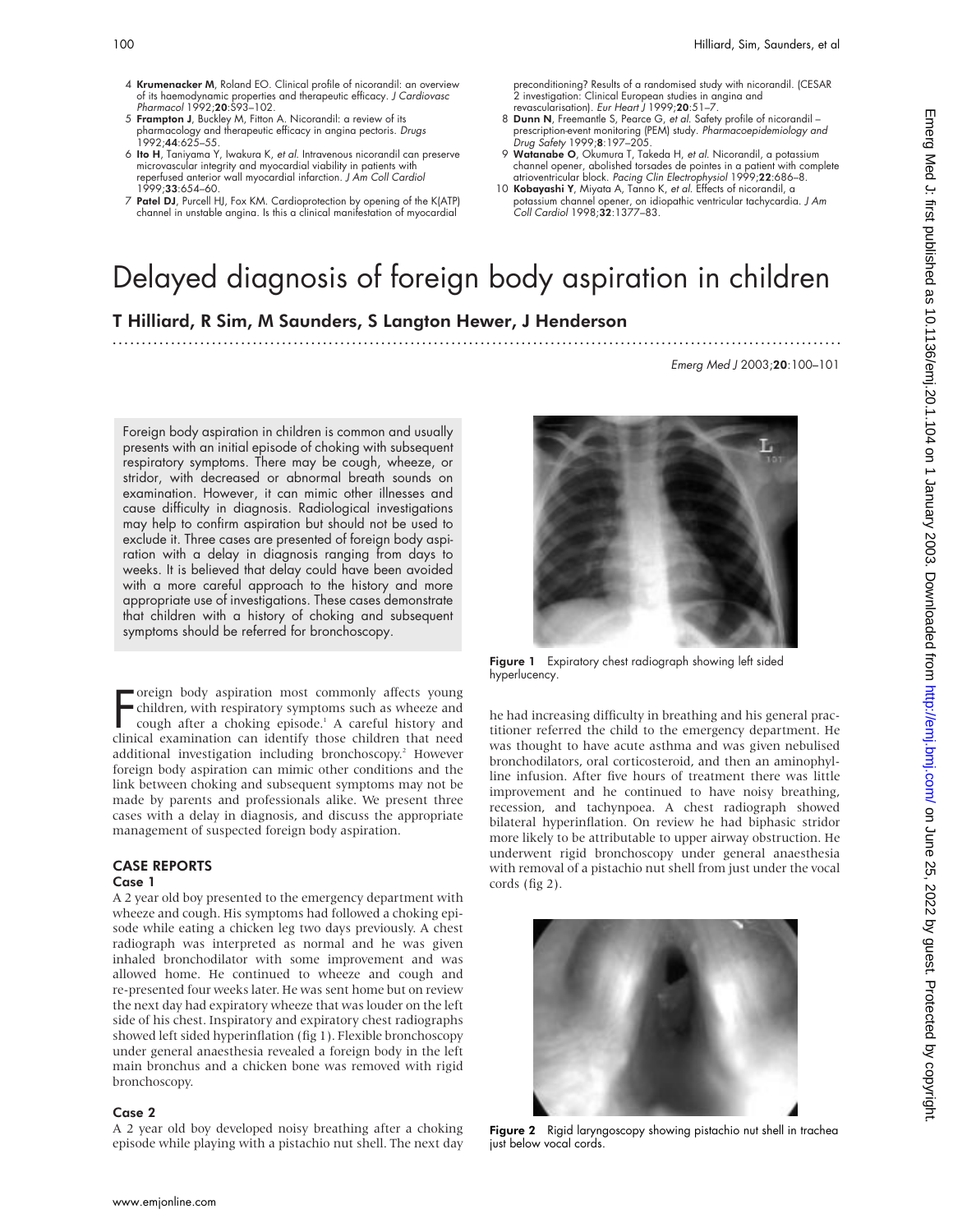#### Case 3

A 10 year old boy had a coughing fit while chewing on a pen top and subsequently realised that the inside of the pen top was missing. He was sent home from the local emergency department after a normal chest radiograph. Two days later he started to wheeze and cough. A chest radiograph was again normal, but he had wheeze that was louder on the right side of the chest and a fever. He was given intravenous antibiotics but he did not improve and the following day was transferred to the regional paediatric centre for assessment. With rigid bronchoscopy under general anaesthesia the pen top was removed from his right main bronchus.

#### **DISCUSSION**

Foreign body aspiration by children, especially those below the age of 3 years, is common.<sup>1</sup> If it causes airway occlusion it may lead to asphyxia and it is unfortunately a leading cause of death in childhood.<sup>3</sup> However, it more often presents with a history of an initial episode of choking and coughing with subsequent respiratory symptoms.<sup>12</sup> These include cough, wheeze, stridor, or pneumonia. The most common physical sign is decreased or abnormal breath sounds.<sup>14</sup> Most inhaled foreign bodies in children are food items, with peanuts being the most common.<sup>4</sup>

However, there is often significant delay until the diagnosis is made.<sup>145</sup> In one series a delay of over three days between aspiration and removal of the foreign body was reported in almost 30% of children.<sup>1</sup> This may be attributable to a high rate of initial alternative diagnoses and this occurred in 24% of cases in a separate series.<sup>4</sup> Foreign body aspiration can be misdiagnosed as asthma, upper respiratory tract infection, pneumonia, or croup.<sup>1</sup> Delay in diagnosis is associated with increased morbidity, especially respiratory infection.<sup>5</sup>

Most foreign bodies in children are radiolucent, but they may be associated with hyperinflation, atelectasis, or consolidation. In a series of 189 children with proven foreign body aspiration, 90 cases (47.6%) had normal chest radiographs.<sup>6</sup> Inspiratory and expiratory films, and fluoroscopy can provide extra information, but even these may be normal in children who later are found to have an inhaled foreign body at bronchoscopy.1 Probably the most important feature of aspirated foreign bodies in children is the initial history of choking. In a series of 87 children who underwent bronchoscopy, a history of a choking episode was present in 67 of 70 with a foreign body and in only 4 of 17 without a foreign body.2 The choking history showed a sensitivity of 96% and a specificity of 76%. However, the episode may be unwitnessed, or volunteered only after specific inquiry.<sup>5</sup>

When there is impaction of a foreign body in a major airway with acute respiratory distress and hypoxia the child should be resuscitated according to accepted guidelines.<sup>7</sup> If urgent operative removal is required it should be carried out by the most experienced surgical and anaesthetic personnel available. However, when an emergency procedure is not indicated then transfer to a centre with regular experience of airway endoscopy in children should occur. In our centre we prefer to have available the option of both flexible and rigid bronchoscopy. If the diagnosis is in doubt flexible bronchoscopy can be used to examine more distal parts of the bronchial tree and more confidently exclude a foreign body than rigid bronchoscopy.8 However, flexible bronchoscopy plays little part in the extraction of foreign bodies.

Children who have a sudden onset of choking and coughing should be taken seriously. Most important is a thorough history of the initial episode and if there are persistent symptoms then the child should be referred for bronchoscopic evaluation.

#### **Contributors**

Tom Hilliard had the original idea, performed the literature search, and produced the draft manuscript. Richard Sim commented on the draft manuscript. Mike Saunders, Simon Langton Hewer and John Henderson were responsible for the management of the three cases and commented on the draft manuscript. John Henderson is guarantor for the article.

### .....................

Authors' affiliations

T Hilliard, S Langton Hewer, J Henderson, Department of Respiratory Medicine, Royal Hospital for Children, Bristol, UK

R Sim, M Saunders, Department of Ear, Nose and Throat Surgery, Royal Hospital for Children, Bristol

Funding: none.

Competing interests: none declared.

Correspondence to: Dr T Hilliard, Department of Respiratory Medicine, Royal Hospital for Children, Upper Maudlin Street, Bristol BS2 8BJ, UK; tom.hilliard@ubht.swest.nhs.uk

Accepted for publication 1 May 2002

- 1 Tan HKK, Brown K, McGill T, et al. Airway foreign bodies (FB): a 10 year review. Int J Pediatr Otorhinolaryngol 2000;56:91–9.
- 2 Metrangolo S, Monetti C, Meneghini L, et al. Eight years' experience with foreign body aspiration in children: what is really important for a timely diagnosis? *J Pediatr Surg* 1999;**34**:1229–31.
- 3 National Safety Council. Accident facts. Chicago, IL: National Safety Council, 1991:24.
- 4 Steen KH, Zimmerman T. Tracheobronchial aspiration of foreign bodies in children: a study of 94 cases. Laryngoscope 1990;100:525–30.
- 5 Oguz F, Citak A, Unuvar E, et al. Airway foreign bodies in childhood. Int J Pediatr Otorhinolaryngol 2000;52:11-16.
- 6 Zerella JT, Dimler M, McGill LC, et al. Foreign body aspiration in children: value of radiography and complications of bronchoscopy. J Pediatr Surg 1998;33:1651–4.
- 7 Advanced Paediatric Life Support. The practical approach. Advanced Life Support Group. London: BMJ Books, 2000.
- 8 Martinot A, Closset M, Marquette CH, et al. Indications for flexible versus rigid bronchoscopy in children with suspected foreign-body aspiration. Am J Respir Crit Care Med 1997;155:1676-9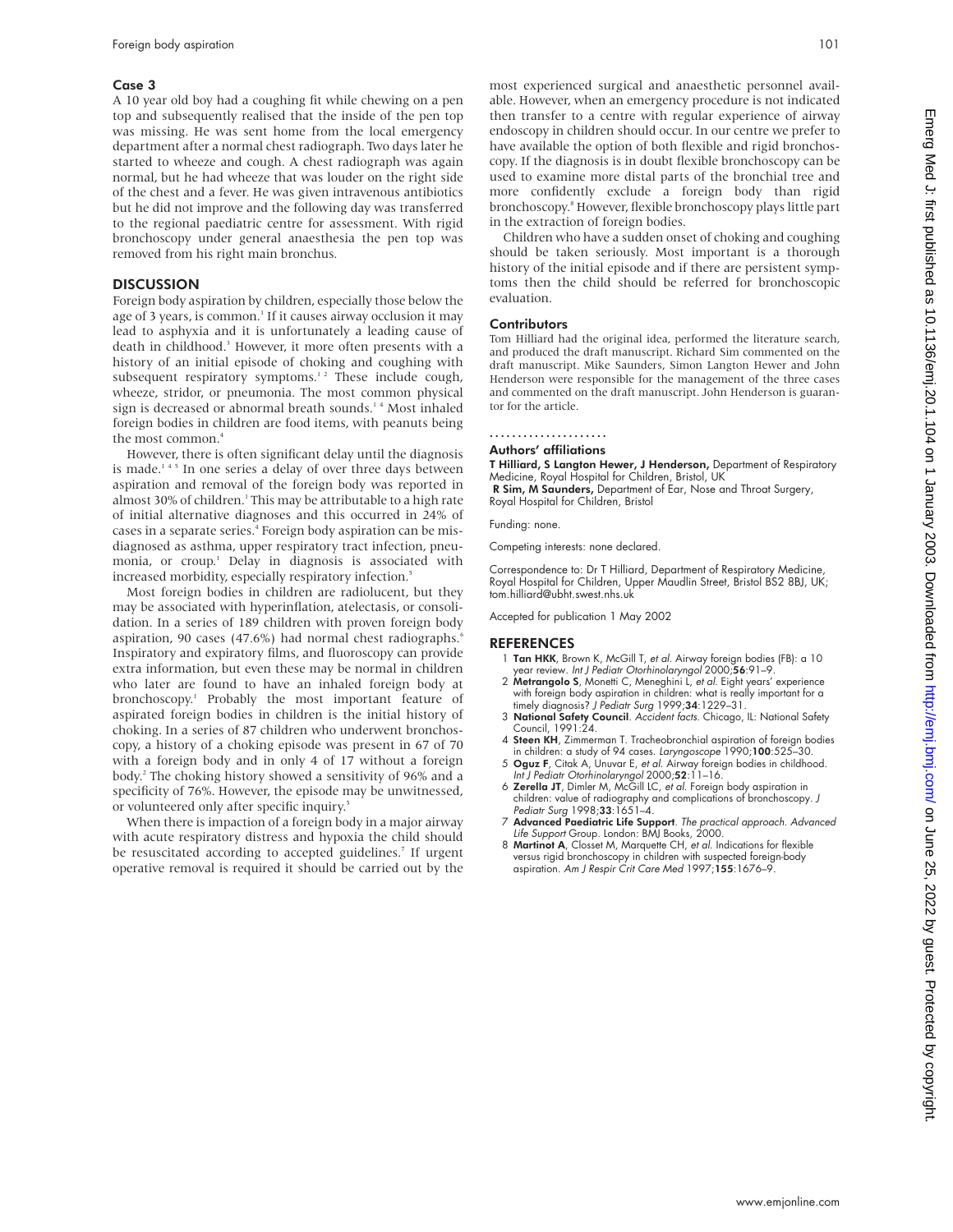# Haemoptysis as a late presentation of aneurysm leakage after aortic coarctation repair: The case for vigilant lifelong radiology surveillance?

.............................................................................................................................

### D Menon, T Burdge

Emerg Med J 2003;20:102–103

<sup>35</sup> year old white man previously fit and well presented<br>to the emergency department late one evening, with an<br>episode of haemoptysis. He developed sudden left chest<br>pain and breathlessness while having a drink in a local to the emergency department late one evening, with an episode of haemoptysis. He developed sudden left chest pain and breathlessness while having a drink in a local pub. The history obtained by the ambulance crew was that he coughed up half a litre of blood in the pub toilet.

On initial examination he was conscious but visibly distressed. He was noted to be tachypneic (respiratory rate 28 breath/min) and in severe pain over his chest and back. His initial pulse rate was 112 beat/min and his blood pressure was141/93.The well healed scar of a thoracotomy was noted over the left side of his chest.

His partner who was present explained it was for the repair of a "hole in the heart" 23 years ago, when he was aged 12. He had been on follow up for a few years after the surgery by the tertiary cardiac centre and then discharged to his primary care practitioner. The last chest radiograph he had was more than 10 years ago. He had otherwise been fit and well and participated actively in sport.

The patient had 100% oxygen administered by nonrebreathing mask with a reservoir bag and intravenous access was obtained with wide bore cannulas. Blood was taken for grouping and cross matching.

Despite high flow oxygen the best saturation obtained was 89% by pulse oximetry. A blood gas sample taken showed marked hypoxia and mild acidosis (table 1). Intravenous morphine was administered with temporary relief of pain requiring repeated titrated doses. An ECG showed sinus tachycardia. An urgent portable chest radiograph was done (fig1).

His condition rapidly deteriorated and he collapsed from torrential bouts of haemoptysis requiring endotracheal intubation, emergency blood, fluids, and cardiopulmonary resuscitation. He failed to respond to advanced life support resuscitation and was pronounced dead.

A postmortem examination showed an 8 cm thin walled aneurysm of the arch of aorta and proximal descending thoracic aorta that had ruptured into the upper lobe of the left lung and pleural cavity.



Figure 1 Portable chest radiograph showing the aneurysm in the upper zone of the left lung field.

| Table 1<br>reservoir    | 100% oxygen facemask with oxygen |                  |              |
|-------------------------|----------------------------------|------------------|--------------|
|                         | 9.19 (low)                       | HCO <sub>3</sub> | $26\,\Delta$ |
|                         | 6.96                             | <b>BF</b>        | $-0.1$       |
| $pO2$<br>$pCO2$<br>$H+$ | 49 19                            | Anion gap        | 12.32        |

#### **DISCUSSION**

Haemoptysis as a presenting symptom of leaking aortic aneurysm after coarctation repair has been previously described in the literature.<sup>1</sup> Aortic patch graft repair was first performed in the United Kingdom by Charles Drew in Westminster Hospital half a century ago.<sup>2</sup> Between 1976 and 1982 patch aortoplasty was the routine procedure of choice.<sup>3</sup>

Aneurysm formation rate after the repair has been described in long term follow up studies (up to 15 years after surgery) to be between 3.8% and 27%.<sup>45</sup> Our patient presented 23 years after his surgery with a ruptured aneurysm.

Some 32.8% of patients in one study who had patch graft aortoplasty for aortic coarctation underwent reoperation because of aneurysm formation at the site or opposite to the patch graft.<sup>6</sup>

The argument for lifelong radiological surveillance by plain radiology (chest radiograph), Doppler ultrasound, or computed axial tomography for asymptomatic patients with previous coarctation patch repair is very strong indeed from these reports. This can be along the lines of treatment for patients diagnosed to have early abdominal aneurysms.

General practitioners who have such patients on their lists are ideally suited to undertake this role and should review them on a regular basis with screening surveillance radiography.

In conclusion, vascular events like aneurysm ruptures and dissections are by their nature often catastrophic if they present late in the their clinicopathological course. They are literally like "ticking time bombs" pulsing to our heart rhythm. Early recognition of possible predisposing factors like age, atherosclerosis, hypertension, and previous risk related surgery (for example, aortic surgery) entails us to be vigilant in our follow up of the patient at risk of premature death and significant morbidity.

#### **Contributors**

Dilip Menon did the literature search, wrote the manuscript of the case report, and is guarantor for the paper. Tony Burdge did the postmortem examination and report and reviewed the manuscript of this case report.

.....................

#### Authors' affiliations

D Menon, Accident and Emergency Department, Wrexham-Maelor Hospital, Wrexham, UK T Burdge , Pathology Department, Wrexham-Maelor Hospital

Competing interest: the first author was directly involved in the initial care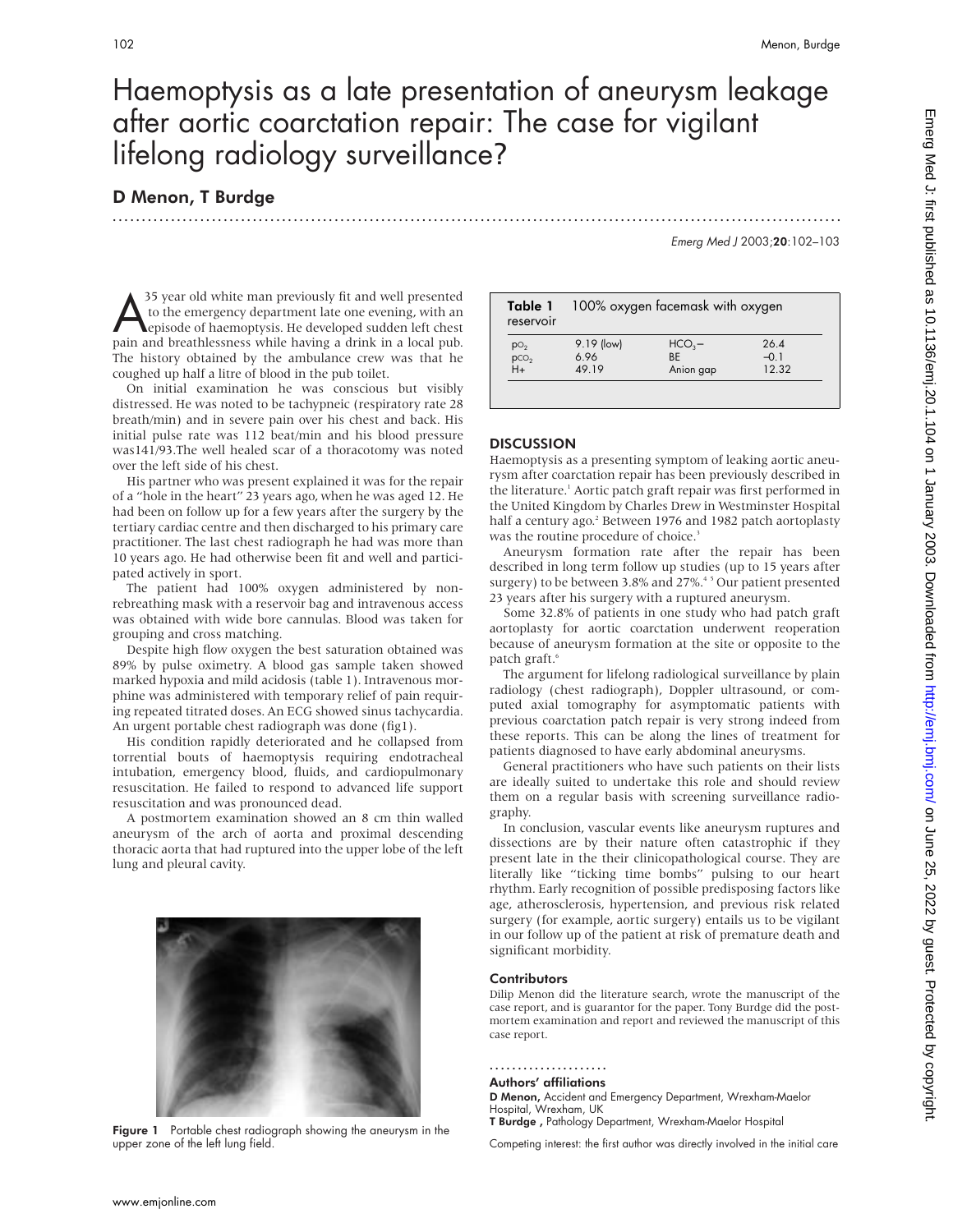of this patient whose condition he diagnosed only when the portable chest radiograph showed the abnormality demonstrated. In writing this case report, he seeks to share his experience and highlight this condition to the wider emergency and primary care medical community.

Correspondence to: Mr D Menon, Accident and Emergency Department, Wrexham-Maelor Hospital, Wrexham LL13 7TD, UK; DiMenon@doctors.org.uk

Accepted for publication 13 June 2002

#### REFERENCES

1 Pearse EO, Bryan AJ. Massive haemoptysis 27 years after surgery for coarctation of the aorta. J R Soc Med 2001;94:640-1.

- 2 Stewart AB, Ahmed R, Travill CM, et al. Coarctation of the aorta life and health 20-years after surgical repair. Br Heart J 1993;69:65-70.
- 3 John CN, Cartmill TB, Johnson DC, et al. Report of four cases of aneurysm complicating patch aortoplasty tor repair ot coarctation ot the<br>aorta. *Aust NZ Surg* 1989;**59**:748–50.
- 4 Ala-Kulju K, Jarvinen A, Maamies T, et al. Late aneurysms after patch aortoplasty for coarctation of the aorta in adults. Thorac Cardiovasc Surg 1983;31:301–6.
- 5 Heikkinen LO, Ala-Kulju KV, Salo JA, et al. Dilatation of ascending aorta in patients with repaired coarctation. Scand J Thorac Cardiovasc Surg 1991;25:25–8.
- 6 Ala-Kulju K, Heikkinen L. Aneurysm after patch graft aortoplasty for<br>coarctation of the aorta: long term results of surgical management. A*nn* Thorac Surg 1989;47:853–6.

# First branchial cleft anomaly presenting as a recurrent post-auricular abscess

### M A Siddiq

Embryological anomalies of the first branchial cleft are uncommonly encountered. They usually present as cysts, swellings, or fistulas in the pre-auricular or post-auricular area or high in the neck, which may become infected. Failure to recognise these unusual cases may result in misdiagnosis, inadequate treatment, and subsequent recurrence. Further definitive surgery may thus be complicated.

A case is reported of a patient who attended accident and emergency on three occasions with an infected postauricular cyst, which was treated by incision and drainage. It was subsequently found to be a first branchial cleft anomaly.

15 year old boy presented with a two year history of a<br>recurrently infected cyst behind his right ear. He had ini-<br>tially presented to the accident and emergency (A&E)<br>department with an infected swelling behind his right recurrently infected cyst behind his right ear. He had inidepartment with an infected swelling behind his right ear. This was treated in the department with incision and drainage under local anaesthetic. It recurred six months later and another presentation to the A&E department resulted in further incision and drainage under local anaesthetic. This lesion recurred again three months later and was treated in the A&E department with excision under local anaesthetic. The lesion had become infected on two further occasions but had settled with a course of antibiotics from the general practitioner.

On presentation to the ear, nose, and throat clinic, there was a cystic swelling in the right post-auricular region inferiorly, with evidence of some scarring (fig 1). Examination of the external auditory meatus revealed the presence of a pit on the postero-inferior wall. The remainder of the ENT examination including examination of the neck was normal. A provisional diagnosis of a first branchial cleft anomaly was made. Computed tomography with contrast was performed, which showed the extent of the lesion with an associated tract running along the posterior wall of the external auditory meatus.

The patient underwent an exploration of the lesion, which confirmed the presence of a sinus communicating between the pit seen on examination and the cyst, thus confirming the diagnosis. Histological examination revealed the tract to be



Emerg Med J 2003;20:103–104

.............................................................................................................................

Figure 1 Cystic lesion in the right post-auricular area with scarring of overlying skin.

lined with stratified squamous epithelium thus establishing the ectodermal nature of the lesion.

### **DISCUSSION**

First branchial cleft anomalies are uncommon and comprise 1%–8% of all branchial cleft anomalies.<sup>1</sup> They often present in the first two decades of life and present a clinical challenge as they can easily be misdiagnosed and thus inappropriately treated. They are thought to arise as a result of developmental abnormalities of the branchial apparatus and may take the form of a cyst, sinus, or fistula.<sup>2</sup>

Clinically they may present with repeated episodes of infection of the lesion. This may manifest itself with a cystic swelling or discharge from a fistulous opening either preauricularly or post-auricularly, in the cheek, or high in the neck. A thorough otological examination should be performed in all cases and may reveal a pit visible in the external canal at the site of entrance of a sinus or fistula. Such a lesion may result in otorrhoea or otitis externa with infective exacerbations. The meatus may be found to be partially or completely obstructed by bulging of the canal wall because of a cystic swelling. Such patients may complain of hearing loss, as may those with oedema associated with an otitis externa. There may however be a complete absence of signs in the external auditory canal. The patient may also give a history of having to repeatedly undergo incision and drainage of an apparent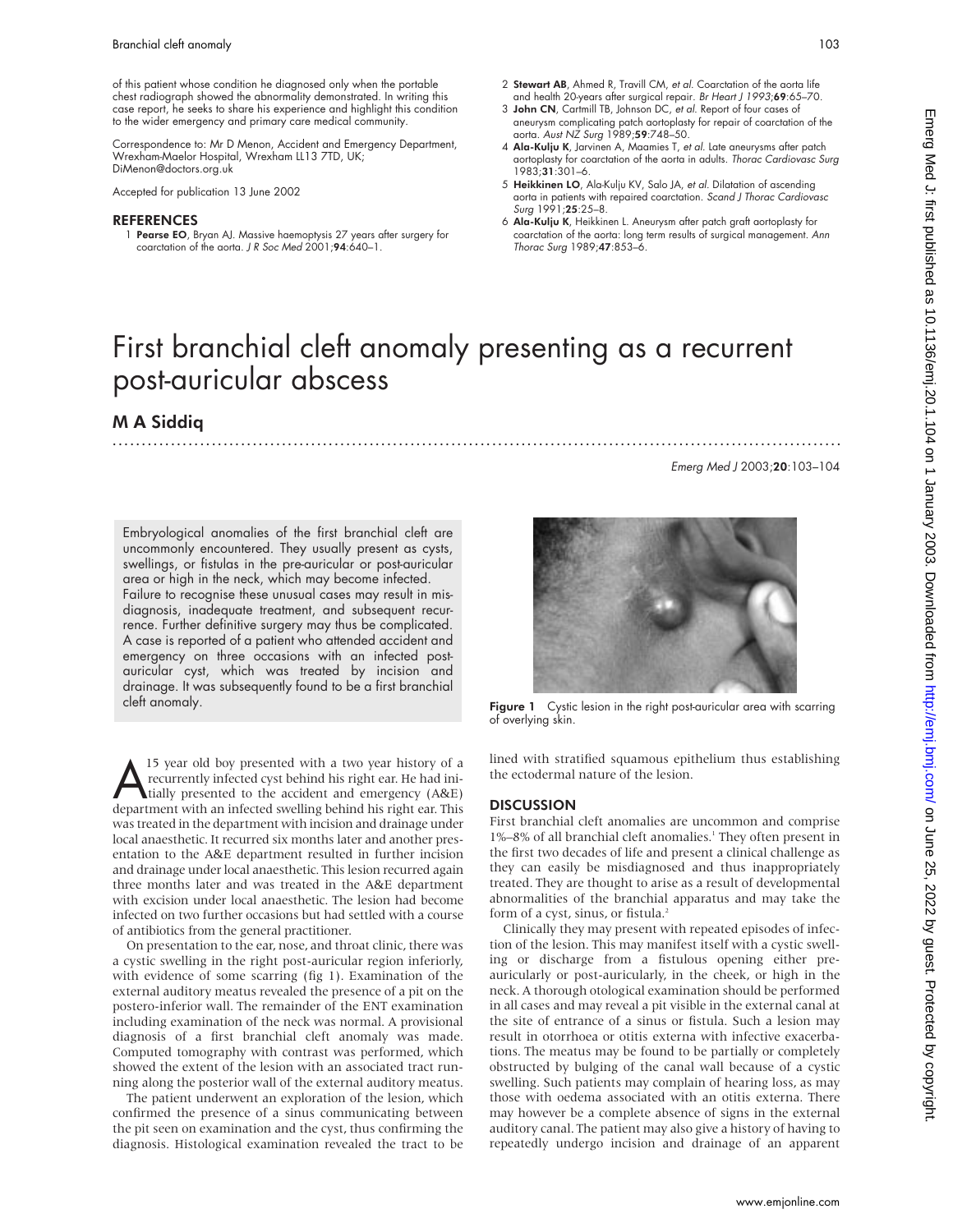abscess around the ear because of infective exacerbations of the lesion that has not resolved.

Early diagnosis and treatment are needed to avoid recurrent infection as scarring may cause difficulties with surgical dissection.3 Acute infective episodes should ideally be treated conservatively with antibiotics. However, this may not always be successful in settling the acute condition and referral for incision and drainage may still be required in some situations. Computed tomography with contrast will help define the

extent of the lesion and identify extension into the middle ear. Surgical exploration and excision is the definitive treatment

of these defects and should only be undertaken when any acute infective episode has cleared.<sup>45</sup>

In conclusion, cysts, sinuses, or fistulous tracts, which are pre-auricular or post-auricular or high in the neck may represent a branchial cleft anomaly. A high index of suspicion is required and a thorough otological examination and careful history should be undertaken. If suspected the patient should be referred for a specialist otological opinion as attempted drainage may complicate further definitive surgery.

#### .....................

#### Author's affiliations

M A Siddiq, Department of Otorhinolaryngology, Head and Neck Surgery, St George's Hospital, London, UK Correspondence to: Mr M A Siddiq, 125 Broadway, Walsall, West Midlands WS1 3HB; azher@excite.co.uk

Accepted for publication 14 June 2002

### **REFERENCES**

- 1 Ford G, Balakrishnan A, Evans J, et al. Branchial cleft and pouch anomalies. J Laryngol Otol 1992;106:137–43.
- 2 Ikarashi F, Naqkano Y, Nonomura N, et al. Clinical features of first branchial cleft anomalies. Am J Otolaryngol 1996;17:233–9.
- 3 Nofsinger YC, Tom WCL, Larossa D, et al. Periauricular cysts and sinuses. Laryngoscope 1997;107:883-7.
- 4 Mounsey A, Forte V, Friedberg J. First branchial cleft sinuses: an analysis of current management strategies and treatment outcomes. J Otolaryngol 1993;22:457–61.
- 5 May M, D'Angelo A. The facial nerve and the branchial cleft: surgical challenge. Laryngoscope 1989;99:564–5.

# Scrotal pain in the absence of torsion; need for vigilance

.............................................................................................................................

### S Venketraman, J P Gray, P A Evans

Emerg Med J 2003;20:104–105

Epididymitis is a common presentation of acute testicular pain seen in the emergency department, the differential diagnosis being testicular torsion. The vast majority of young men with epididymitis have an infective aetiology and this settles with antibiotic treatment. The clinical course of a patient who presented with testicular pain is described. At ultrasonography, the patient was found to have the uncommon condition of testicular microlithiasis, a condition that has been linked to malignant disease. Emergency doctors should be aware of the potential consequences of returning scrotal pain consistent with epididymitis to the community on antibiotic treatment alone. All patients with probable epididymitis should have either a scrotal ultrasound or specialist follow up.

explored to the emergency department of the Leicester Royal Infirmary complain-<br>ing of an increasingly painful left testicle, after mild<br>blunt scrotal trauma sustained five days previously. The pain department of the Leicester Royal Infirmary complainblunt scrotal trauma sustained five days previously. The pain had not been alleviated by over the counter non-steroidal analgesia. He described no urinary symptoms and had not had intercourse for some months. He gave a history of chronic bilateral testicular tenderness and had been treated for epididymitis in the past.

On examination, he was afebrile. Scrotal examination revealed a very tender left epididymis and a mildly tender right epididymis, clinically inconsistent with torsion. Urine analysis was negative. An ultrasound scan of the scrotum was arranged from the emergency department, which was reported as a bilateral epididymitis and bilateral testicular microlithiasis with no haematoma or infarct seen (fig 1). The patient was discharged with antibiotic treatment and urology outpatient follow up.



Figure 1 Scrotal ultrasound shows the testis (upper left quadrant) with microliths (small white dots). There is also evidence of epididymitis present, depicted by a thickened oedematous epididymis (lower left quadrant).

#### **DISCUSSION**

Epididymitis itself is not an uncommon emergency department presentation. However, because of a lack of epidemiological data the actual incidence is unknown. Symptoms are usually unilateral and patients generally present with testicular pain accompanied by a tender swollen epididymis. They may present with dysuria, fever, scrotal erythema, and orchitis. Epididymitis is mostly infective in aetiology, with *Chlamydia trachomatis* and *Neisseria gonorrhoeae* being the two most common sexually transmitted organisms.<sup>1</sup> From an emergency department perspective; the important diagnosis to exclude is testicular torsion. Simultaneous bilateral epididymitis as in this case is rare. In a review of 610 cases, bilateral epididymitis was noted in only 9% and in a proportion of these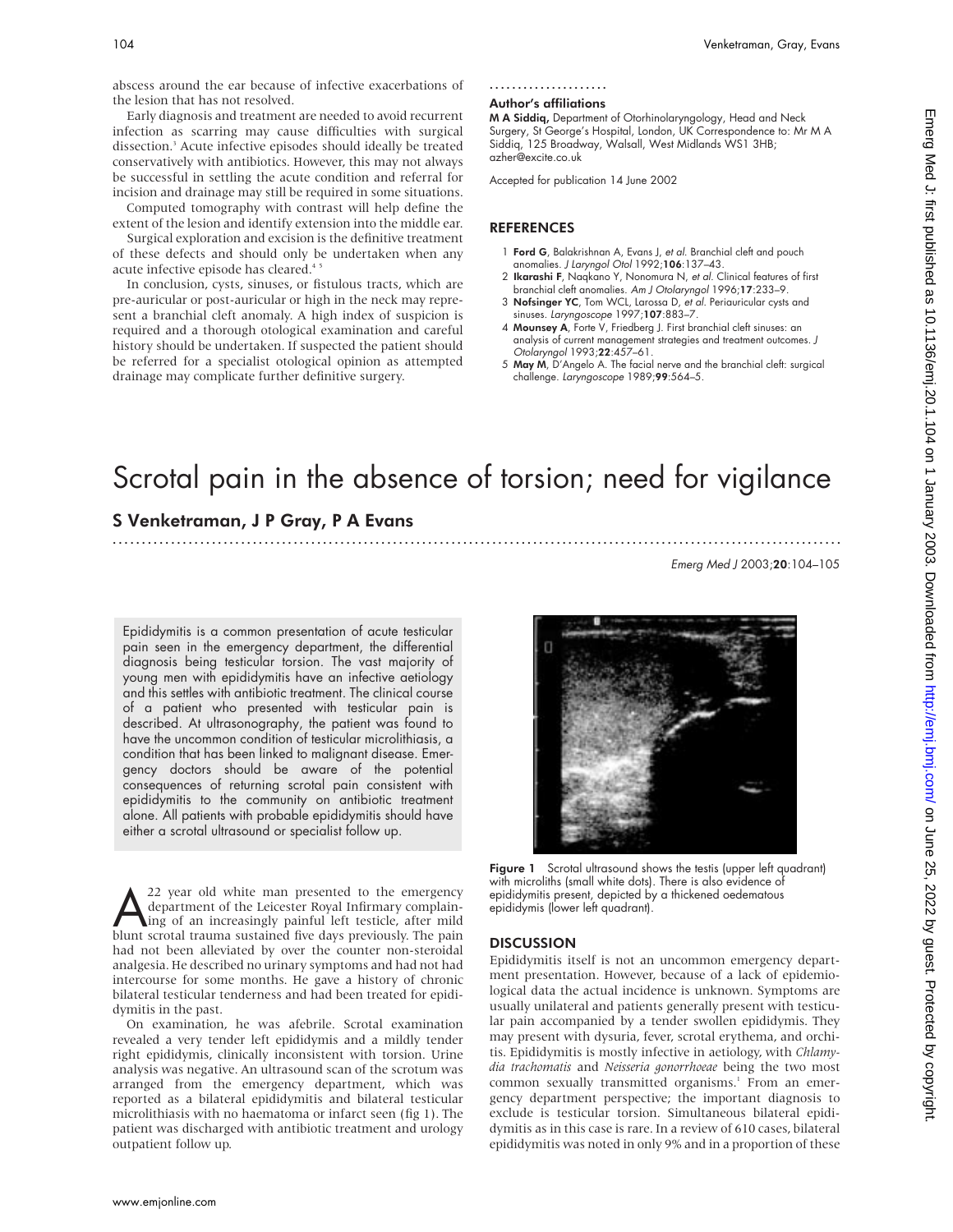the initial presentation was unilateral and thereafter developed bilaterally.2

First documented in the 1960s as microcalcification within the lumina of seminiferous tubules, testicular microlithiasis is a rare diagnostic entity.<sup>3</sup> As an essentially asymptomatic pathology, the prevalence in the male population remains unknown. Radiological studies assessing the incidence on ultrasonography have quoted figures ranging from 0.16% to.4%.4 Specific postmortem investigation to assess the incidence suggests a figure of 4% for adult men.<sup>5</sup> Electron microscopy in the 1980s confirmed these deposits as consisting of a central calcified core surrounded by cellular debris, glycoprotein, and collagen.<sup>6</sup> On ultrasound the deposits are less than 2 mm in diameter, hyperechoic, and tend not to cast an acoustic shadow. Reported associations include cryptoorchidism, Kleinfelter's syndrome, infertility, testicular pain, and testicular neoplasm.<sup>47</sup> It has therefore been suggested that testicular microlithiasis should be considered a premalignant condition, and patients should have clinical and ultrasonographic follow up.<sup>8</sup>

As far as we are aware, there is no previous published case of bilateral epididymitis and bilateral microlithiasis occurring simultaneously in the same patient. This case reports standard emergency department management of acute testicular pain, following a pathway geared to excluding a diagnosis of testicular torsion. Once excluded, many patients are discharged from the emergency department with antibiotic treatment and often no specialist follow up.

This case highlights the importance of vigilance among emergency clinicians with regard to the painful scrotum in the absence of testicular torsion. Indeed, the take home message for us to learn here is that a clinical diagnosis of epididymitis without a scrotal ultrasound and or urology follow up is potentially hazardous.

#### **Contributors**

Shakthi Venketraman and Jim Gray realised this case merited reporting and conducted a literature search. Philip Evans edited the paper, stands guarantor, and oversaw the project. All authors contributed to writing the case report.

..................... Authors' affiliations

S Venketraman, J P Gray, P A Evans, Department of Accident and Emergency Medicine, The Leicester Royal Infirmary, Leicester, UK

Correspondence to: Dr S Venketraman, 9 Stockwell Road, Leicester LE2 3PN, UK; drsvenketraman@ntlworld.com

Accepted for publication 14 June 2002

- 1 Luzzi GA, O'Brien TS. Acute epididymitis. BJU International 2001;87:747–55.
- 2 Mittemeyer BT, Lennox KW, Borski AA. Epididymitis: a review of 610 cases. J Urol 1966;95:390–2
- 3 Bunge RG, Bradbury RT. Intratubular bodies of the human testes. J Urol 1961;85:306.
- 4 Skyrme RJ, Fenn NJ, Jones AR, et al. Testicular microlithiasis in a UK population: its incidence, associations and follow-up BJU International  $2000;86:482-5$
- 5 Renshaw A. Testicular calcifications: incidence, histology and proposed pathological criteria for testicular microlithiasis. J Urol 1998;160:1625–8.
- 6 Vegni-Talluri M, Bigliardi E, Vanni MG, et al. Testicular microliths: their origin and structure. J Urol 1980;124:105-7.
- 7 Duchek M, Bergh A, Oberg L. Painful testicular lithiasis. Scand J Urol Nephrol Suppl 1991;138:231–3.
- 8 Derogee M, Bevers RF, Prins HJ, et al. Testicular microlithiasis, a premalignant condition: prevalence, histopathologic findings and relation to testicular tumour. Urology 2001;57:1133–7.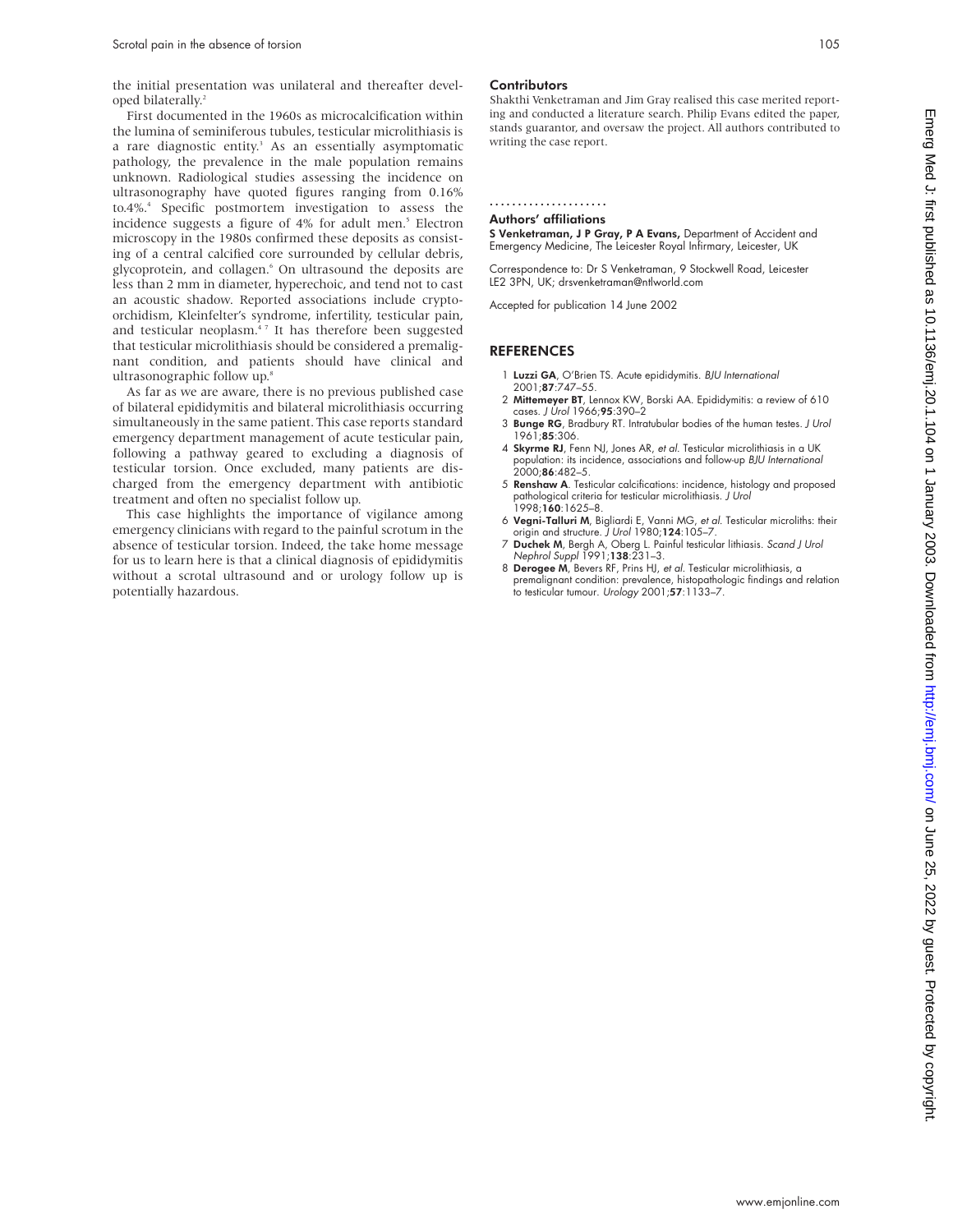# Unusual presentation of atrial fibrillation

## P Muthu, G Oduro, M Sakr, D A Esberger

.............................................................................................................................

Emerg Med J 2003;20:106–108

A case is reported of atrial fibrillation in a young healthy man after head injury and the possible causes are discussed. The atrial fibrillation reverted spontaneously to normal rhythm in two days. The authors are not aware of a similar report in the literature.

<sup>33</sup> year old male police officer was brought to the<br>accident and emergency department after being found<br>unconscious in the street. The exact mechanism of accident and emergency department after being found unconscious in the street. The exact mechanism of injury was not known, though the paramedics had obtained the history from bystanders that the patient had been trying to apprehend a suspect. He was confused and disoriented and could not remember how he had sustained his injuries. He was complaining of headache and was vomiting repeatedly. He was not complaining of neck pain or chest pain.

On examination his airway, breathing and circulation were normal. His Glasgow Coma Score was 13/15. His pupils were equal and reacting to light. His pulse was 96/minute and blood pressure was 136/60 mm Hg. His cardiovascular system, respiratory system, and abdomen were normal. Bleeding from the left ear and swelling and tenderness over the nasal bones was noted. No chest injury or any other injuries were seen.

A clinical diagnosis of basal skull fracture and fracture of nasal bones was made.

There was no significant past medical history particularly in relation to the cardiovascular system and he was not taking any medication. He smoked 10 cigarettes a day and consumed 10 units of alcohol per week. Radiographs of the cervical spine, chest, and pelvis were normal. An ECG showed atrial fibrillation (fig 1). A CT scan of the head revealed no abnormality. Full blood count, urea, and electrolytes were normal.

He was admitted for neurological observations and during the review on following day he was able to recollect the events and remembered chasing and apprehending a suspect and escorting him to the police vehicle. He was not able to recall details of the incident subsequently and remembered being in the accident and emergency department. He was also reviewed by the medical team in view of his atrial fibrillation.

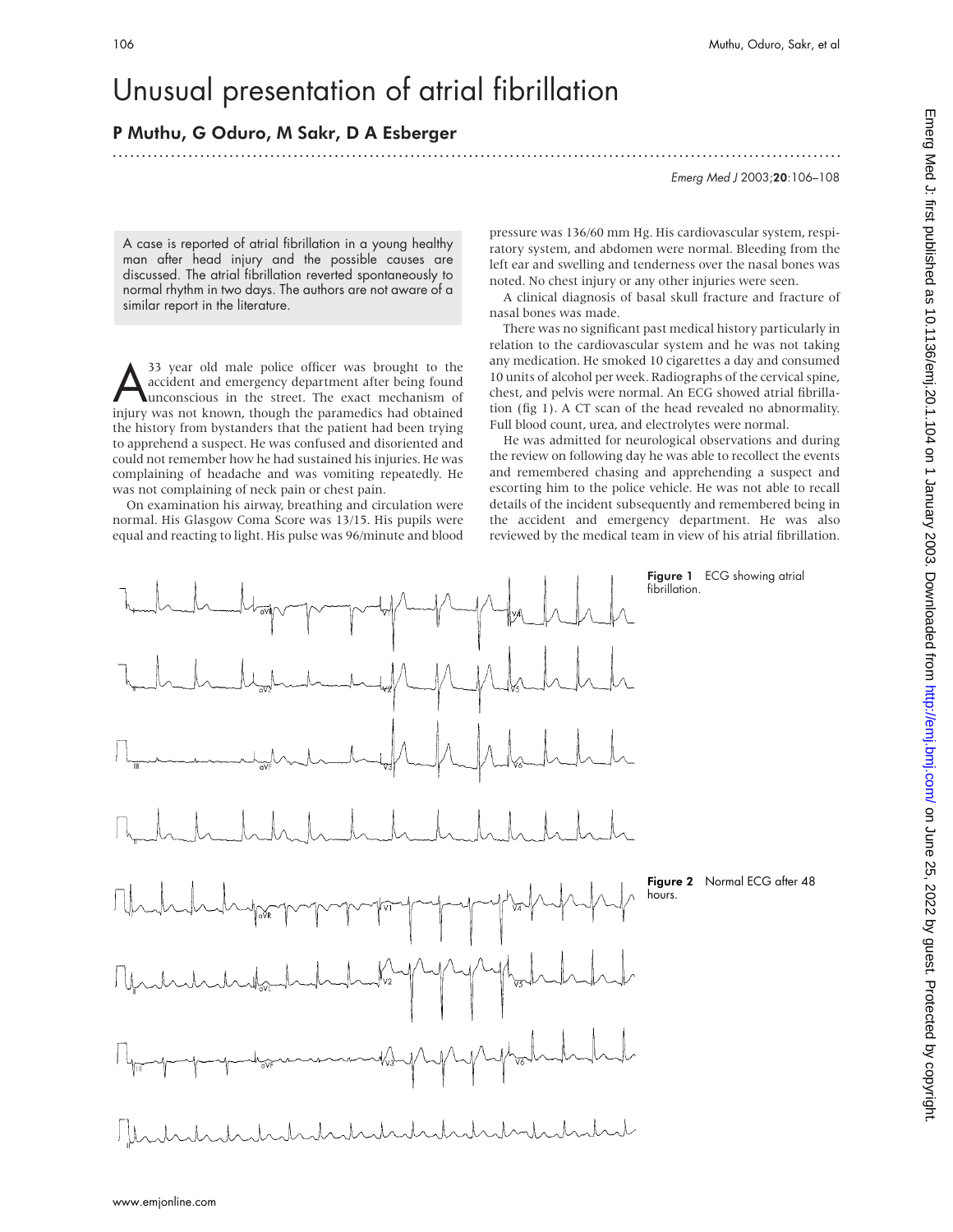

Figure 3 Normal ECG after two weeks.

The medical team suggested thyroid function tests, cholesterol, and echocardiography, all of which were normal. The atrial fibrillation was now initially attributed to head injury. Repeat ECG on the second day after admission revealed normal rhythm (fig 2). He was seen by the ENT team and found to have conductive deafness in the left ear. He was then discharged home and advised to attend the cardiology outpatient department for follow up in two weeks. On review, he was well and his ECG was normal (fig 3). The atrial fibrillation was attributed to probable trauma to the chest when he fell down on his radio despite no obvious external injury to the chest. He was discharged from the clinic with no follow up.

#### **DISCUSSION**

Atrial fibrillation is one of the most common arrhythmias seen in accident and emergency departments. It is most commonly attributable to medical disorders and usually occurs in the elderly population.<sup>1-3</sup> It is associated with detectable organic heart diseases in about 70% of patients and may also arise secondary to severe chest trauma.<sup>4</sup> There are various reports in the literature regarding uncommon aetiologies of atrial fibrillation such as electrical injury, high protein diet, high alcohol intake, excessive exercise, electroconvulsive therapy, hypoglycemia, sigmoidoscopy, and dental extraction.<sup>5-8</sup> A patient with newly diagnosed atrial fibrillation warrants a full investigation of the aetiopathogenesis of this common arrhythmia because it may be associated with unusual pathology.<sup>9</sup> It has been reported in the literature that cardiac rhythm disorders can occur after head injury as well as after cerebral stimulation.<sup>10 11</sup>

There are various pathophysiological mechanisms that may cause atrial fibrillation. It may be attributable to morphological changes in the heart such as acute or chronic stretch or possible changes in the cellular electrophysiology.12 It may also arise resulting from disorders of autonomic tone with several studies emphasising the importance of autonomic nervous system in the initiation and perpetuation of atrial fibrillation.<sup>1</sup>

We considered the possibility of three causes for the atrial fibrillation in our patient such as paroxysmal atrial fibrillation attributable to an autonomic disorder, blunt chest trauma, and head injury with basal skull fracture.

Vagally mediated atrial fibrillation occurs more frequently in young healthy men. The age of onset is usually between 30–50 years and it occurs in subjects with normal heart where vagal influence predominates.<sup>13</sup> Atrial fibrillation usually occurs at night, and reverts to normal sinus rhythm in the morning. It is not triggered by physical exertion and emotional stress. However, the relaxation that follows physical efforts or emotional stress is frequently associated with the

onset of atrial fibrillation. This seems to be consistent with the occurrence of atrial fibrillation in our patient, but we ruled out this aetiology as the atrial fibrillation lasted for two days.

We considered the possibility that our patient might have fallen on his radio and sustained chest trauma, which would have caused the atrial fibrillation. However, there was no evidence of injury to the chest. Furthermore, the most common arrhythmias after myocardial contusion are sinus tachycardia, supraventricular tachycardia, atrial or ventricular premature contractions, conduction disorders, and non-specific ST segment and T wave changes.<sup>14</sup> Atrial fibrillation after chest trauma is very rare and reported only in elderly patients. Large studies of patients with chest trauma or sternal fractures found no cases of isolated atrial fibrillation particularly in young patients.<sup>15 16</sup> It is theoretically possible that a heavy blow to the anterior chest, timed appropriately in the cardiac cycle, could propagate an ectopic impulse, precipitating an atrial or ventricular dysarrhythmia. However, its applicability to humans is unclear, as ectopic rhythms are distinctly less common in clinical practice.<sup>17</sup> Therefore, it is not likely that atrial fibrillation in our patient was attributable to the chest trauma.

Recent research on the pathology of head injury has focused on the changes occurring at cellular level in the first few hours after head injury. Trauma is hypothesised to produce widespread depolarisation of neurons and excessive release of excitatory neurotransmitters, which cause excitotoxic effects on postsynaptic neurons.<sup>18</sup> In experimental animal studies, Mauck *et al* noted that stimulation of the distal cut end of the right vagosympathetic trunk evoked bradycardia with hypotension, and in one instance, a brief run of atrial fibrillation. There were no other arrhythmias.<sup>11</sup> It has also been reported that sub-arachnoid haemorrhage causes a stress response with increased concentrations of plasma catecholamines and serious cardiac arrhythmias.<sup>19</sup>

Atrial fibrillation in young, healthy patients without pre-existing heart disease may account for up to one third of all cases.<sup>1</sup> It may be attributable to physiological stress of trauma such as hypovolaemia, acidosis, electrolyte imbalances, and excessive catecholamine release.<sup>17</sup> Alcohol ingestion may promote atrial fibrillation by increasing catecholamine release or by increasing the vagal outflow because of the associated nausea and vomiting.<sup>20</sup> It may also be attributable to thyrotoxicosis and pneumonia.<sup>21</sup> Idiopathic or lone atrial fibrillation may also be considered in younger patients with atrial fibrillation.<sup>22</sup>

This case illustrates that atrial fibrillation may be detected in otherwise fit young patients with an isolated head injury and no other obvious precipitating factors. It is very important that full investigations are carried out to exclude other causes before atrial fibrillation is attributed to a head injury. However,